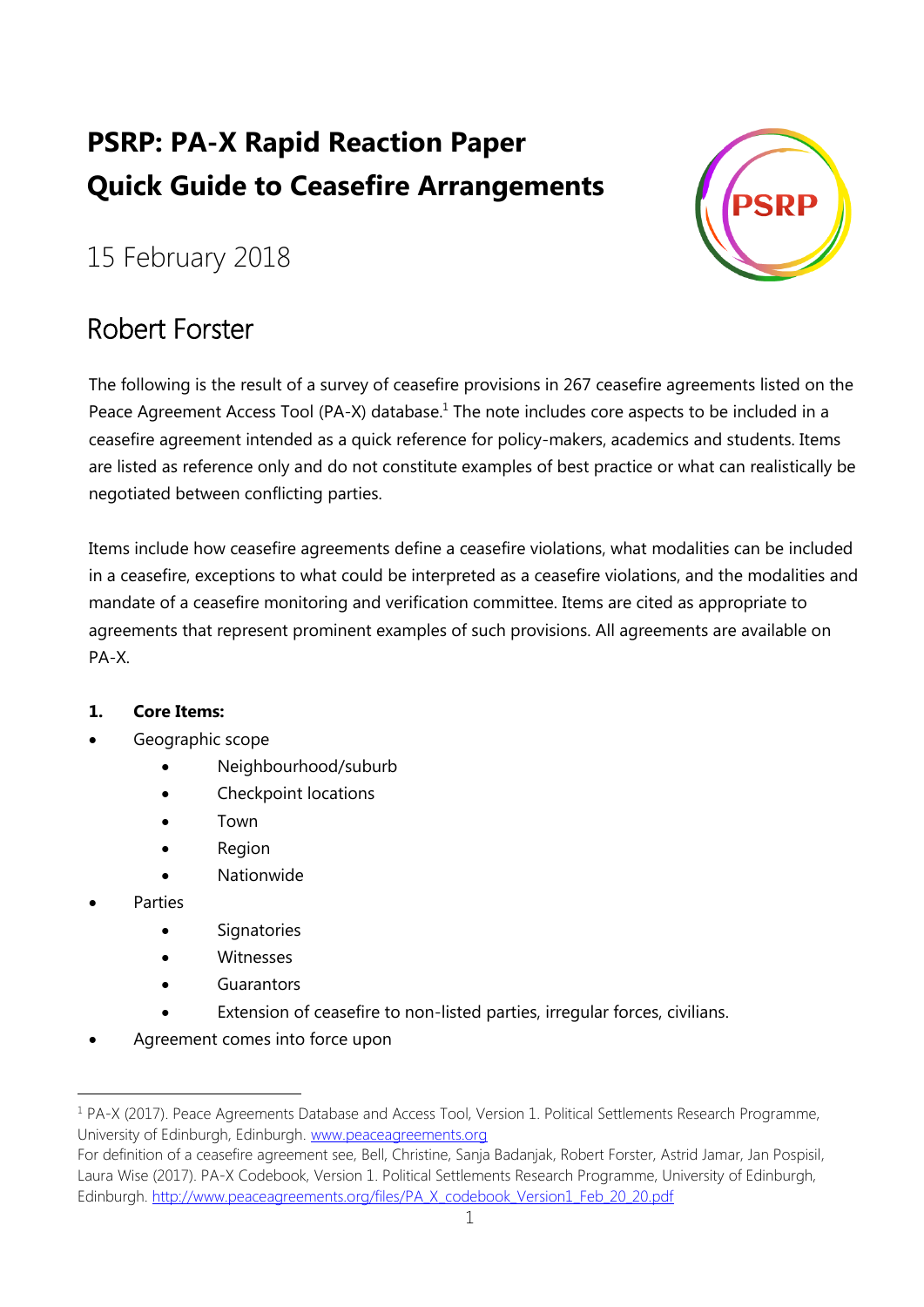- Signature; specified time and date; delay of 24-72 hours before implementation; the exchange of texts of ceasefire orders between commanders; other ritual.
- Time limitations
	- Permanent or limited agreement.
	- Define limitations in hours, days, weeks or months.
- Are modalities sequenced, timetabled or phased?
	- i.e. separation/withdrawal of troops, handover of armaments, release of prisoners, etc.<sup>i</sup>
- Is a logistical commission consisting of international actors established to facilitate ceasefire modalities?<sup>ii</sup>

#### **2 Definition of a ceasefire:**

 A commitment by parties to end all acts of aggression or other activities on land, at sea, or in the air that undermines the spirit of a ceasefire or ongoing peace talks (see 3).

#### **3 Modalities of a ceasefire:**

- Cessation of hostilities (see 2)
- Separation/withdrawal of forces:
	- Zones of separation vary from 400-600 meters<sup>ii</sup>, a few kilometers in urban areas,<sup>iv</sup> to 20-30 kilometers (artillery range).<sup>v</sup>
- Exchange of information:
	- Statistics on personnel, armaments, artillery, vehicles, air defence, aircraft, ships, support vehicles, light weapons, engineering equipment, logistical information, prisoners including POWs, civilians, and political prisoners. $vi$
	- Advance notice of personnel movements, movements/transfers of equipment. Information on formations and units above a given strength, command structures.<sup>vii</sup>
	- Exchange of information may involve observers.
- Opening channels of communication between parties.<sup>viii</sup>
- Facilitation of humanitarian access.
	- Guarantees of security by parties.
	- Provision of security escorts and transport for internally displaced persons (IDPs) and humanitarian organisations.<sup>ix</sup>
	- Establish checkpoints and patrols to maintain traffic flow.<sup>x</sup>
- Handover of public or strategic infrastructure, including ports, airports, roads, government buildings. $x$ <sup>i</sup>
- Undertake full or partial demobilization, disarmament and reintegration (DDR) procedures.<sup>xii</sup>
	- Potential merger of forces.
	- $\bullet$  Placement of heavy weapons under third party supervision. $\frac{x}{10}$
	- Withdrawal of heavy weapons beyond firing range (25km).
	- De-militarization of political parties, movements, associations;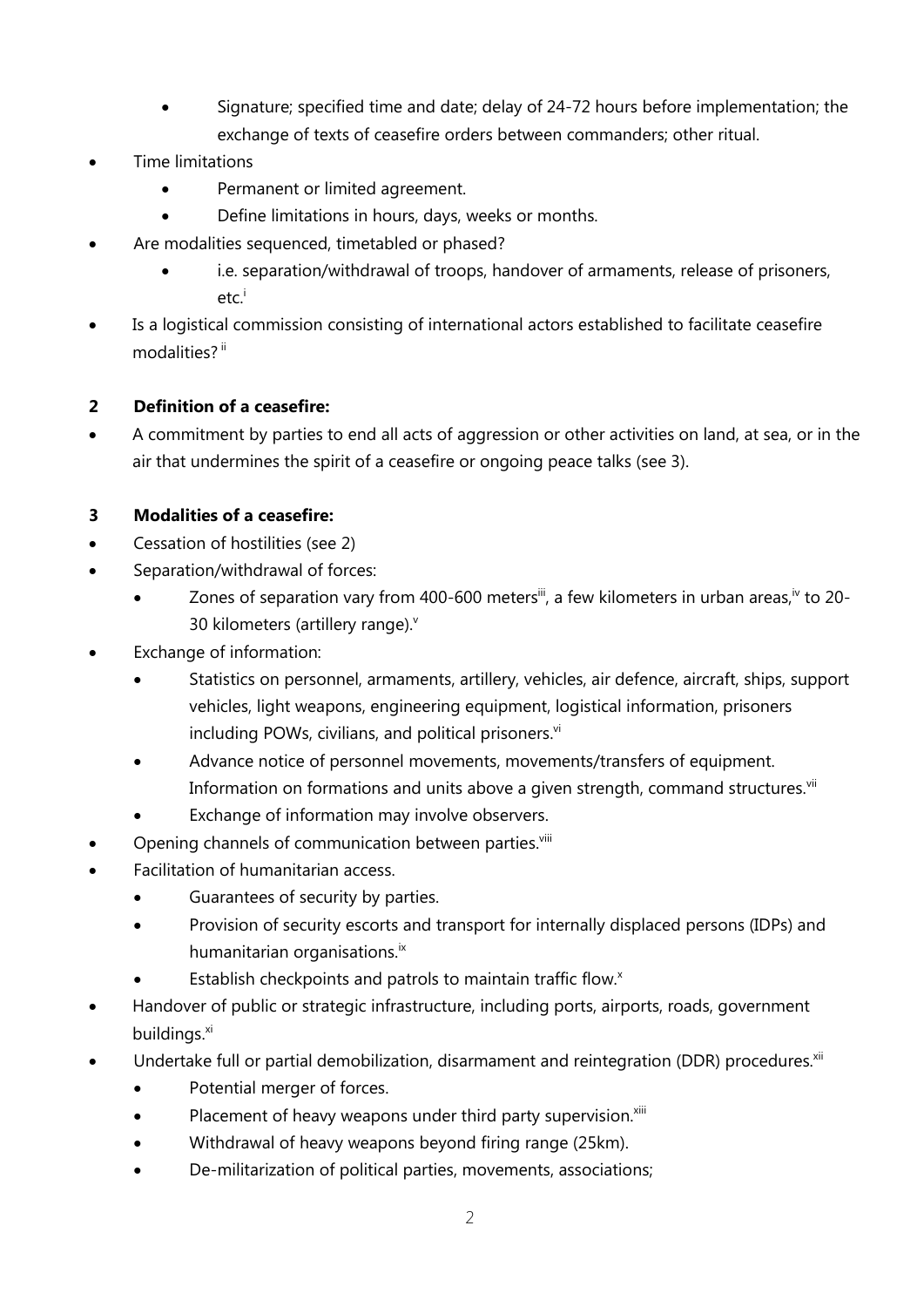- Re-deployment of security forces
- Collection of other weapons, ammunition and explosives.

#### **4 Ceasefire violations:**

- On land: xiv
	- The firing of any form of armament, whether intentional or not, including firearms, rockets, artillery, and any other form of shelling.<sup>xv</sup> Further specifications include whether this is the case only when a party fire across its own forward line.<sup>xvi</sup>
- In the air:
	- Any use of airspace for military activities, including aerial bombardment, transportation, re-supply, or reconnaissance.
- At sea:
	- Any attack or other activity that violates the principle of freedom of navigation at sea<sup>xvii</sup> and commercial activities, including fishing or the transportation of goods or people.
- Human rights violations of civilian or military personnel:
	- Kidnapping, abduction, disappearances, seizure of hostages, unlawful arrest and detention, torture, unreasonable search and seizure, inhumane treatment, harm of dignity, threatening, and harassment.
	- Forceful relocation of civilians, forceful confiscation of land, extortion, attacks on IPDs and refugees, demanding food, labour, or services from civilians, enslavement, destruction of property, and arson.<sup>xviii</sup>
	- Sexual violence, gender-based violence, rape, sexual exploitation, sexual slavery, and molestation.<sup>xix</sup>
	- Summary executions, including of prisoners or on ethnic grounds, mutilation of bodies, massacres and genocides.<sup>xx</sup>
	- Limiting mobility and freedom of movement for civilians, NGOs, humanitarian personnel, and international organisations; attacks on roads, railways, lines and pipelines, transport facilities, columns of persons, and any military or civilian convoy; unnecessary checkpoints, downing of civilian and military aircraft.<sup>xxi</sup>
	- Actions that may impede or delay the provision of humanitarian assistance or protection to civilians and restrict free movement of people.<sup>xxii</sup> Acts of intimidation, hostility, violence or attacks against personnel, installations or equipment, members of local or international humanitarian agencies including UN agencies, international organisations and non-governmental organisations, and members of the media.<sup>xxiii</sup>
	- Disruption of interim government, elections, or local government.<sup>xxiv</sup> Interference with right to education, destruction of academic facilities, religious infrastructure, and healthcare facilities and/or establishing camps in such locations.<sup>xxv</sup>
- Military activities: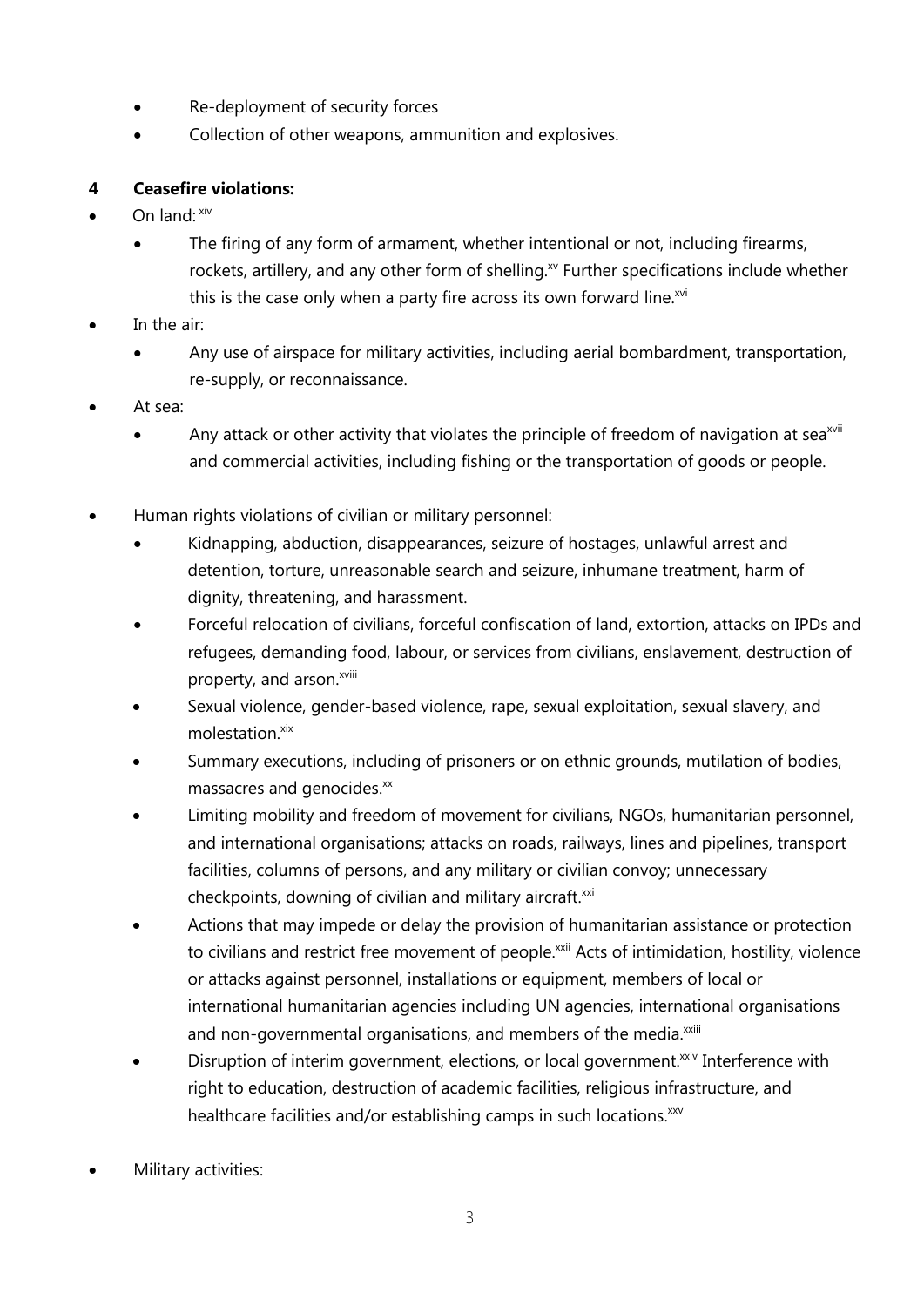- Bearing, transporting or carrying arms or otherwise 'unlawful bearing of arms', defined by type of arms and area.xxvi
- Expansion of territory or movement of frontlines, seizure or blockade of any inhabited communities, military facilities and roads.<sup>xxvii</sup>
- Attacks, raids, skirmishes, ambushes, abuscades, laying landmines, bombings, use of grenades, assassinations, shelling, reconnoitering, acts of sabotage, suicide missions, activities by 'deep penetration units.'xxviii
- Manufacturing arms, purchasing, trading, smuggling in arms, ammunition, and critical materials including fuel, cement, batteries, remote controls, barbed wire, compasses, optics, etc.<sup>xxix</sup>
- Revenge attacks.
- Undertaking patrols or reconnaissance beyond friendly positions, creating additional barriers or military infrastructure.<sup>xxx</sup>
- Recruitment and training of new recruits, forced conscription, use of child soldiers, arming the civilian population, training and use of terrorists.<sup>xxxi</sup> Recruitment or any other military activity in the proximity of refugee camps.<sup>xxxii</sup>
- Unjustified massing of troops. Re-supplying or relieving troops except under certain conditions, i.e. one-for-one, with prior notice, "supply of food, clothing and medical support for military forces in the field," etc.<sup>xxxiii</sup>
- Attempt by any Party to disguise its equipment, personnel or activities as those of UN Agencies, the AU, the International Committee of the Red Cross/Red Crescent (ICRC) or any other similar organisation.<sup>xxxiv</sup>
- Provocative propaganda acts, or 'activities that imply hostility' including:
	- Displaying the flags of groups in areas not identified as being under that groups' control.xxxv
	- Inciting ethnic and tribal hatred.xxxvi
	- Use of hostile propaganda, including defamatory, untruthful, or derogatory statements, both within and outside the country. xxxvii
- Failure to disarm and dissolve irregular forces. xxxviii

#### **5 Exceptions to ceasefire violations:**

- Peacekeeping activities
- Police actions including, but not limited to preventative patrols; investigations; arrests; search and seizures to deter criminality, piracy, robbery, cattle rustling, kidnapping, smuggling, and terrorist attacks.
- Defensive acts by a party to ensure safety of its forces, facilities, installations, equipment and lines of communications, and the safety and tranquility of the civil government and the population.<sup>xxxix</sup>
- The 'right to self-defense', i.e. "the use of necessary and proportionate force, to defend yourself or others, from an attack or from any possible attack. Each use of force should be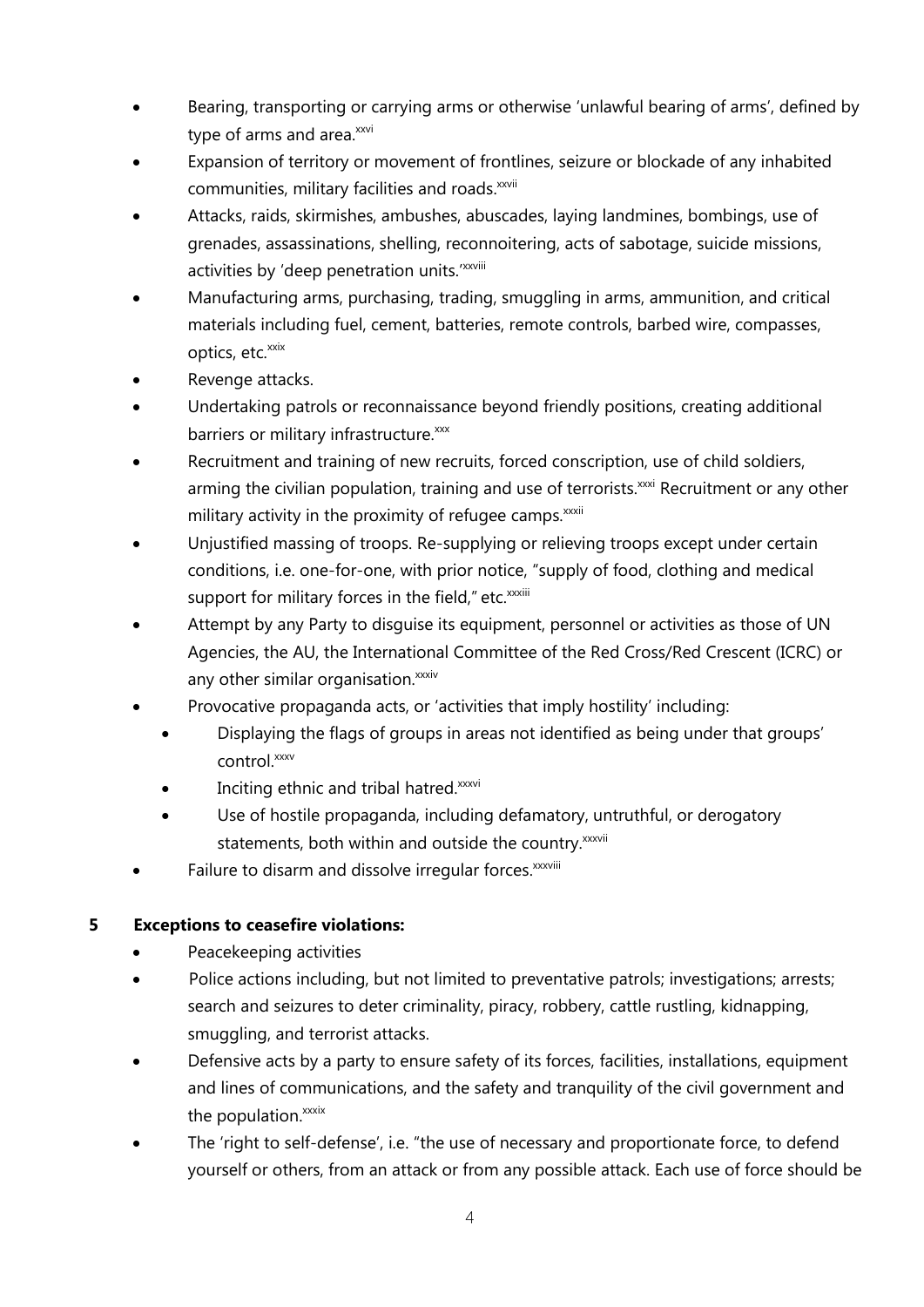reduced to the scale, intensity and necessary duration for self-defense and not more"xl

### **6 Modalities of Monitoring and Verification**

- Before the start of a ceasefire, establish bodies responsible for monitoring and evaluation:
	- o Joint Verification Committees (3-9 persons)
		- Interim or permanent; may be interim measure before the arrival of international observers.<sup>xli</sup>
		- Structure:
			- o Inclusion of 3-9 persons, from belligerent parties, in addition to international observers from one or multiple international organisations, countries, religious groups, NGOs, or academia in each local, regional and national committee.xlii
				- Positions may be allocated dependent on power-sharing arrangements between parties.
				- Example structure: Chairperson, 1-3 Vice chairpersons, unspecified number of members, 1-2 secretaries.<sup>xliii</sup>
					- Include support staff may be included as required.
					- $\bullet$  On multiple levels of military command. Xliv
					- $\bullet$  In specific geographical zones.<sup>xlv</sup>
		- Mandate:
			- $\circ$  To inspect ships, vehicles and aircraft entering the conflict zone.<sup>xlvi</sup>
			- $\circ$  Mandated to investigate any ceasefire violations<sup>xlvii</sup> and note violations including:
				- Time of violation
				- **Parties involved**
				- **Location**
				- **•** Description of form of violation
				- **Number of type of weapons used**
				- **Effect of violation, casualties and physical damage.**  $x^{lviii}$
				- $\blacksquare$  Consider appeals from general population. Xiix
			- Established guarantees of safety from all parties. Right to access any area of interest to them after notifying the parties.<sup>1</sup>
			- Other tasks include: release of public update reports, release of financial and activities reports every 2, 3 or 6 months, provision of ceasefire violation information to negotiation committees and international organisations.<sup>li</sup>
			- Independent Fact Finding Committee.<sup>lii</sup>
				- o Short-notice inspection of sites in the event of a ceasefire violation.<sup>Iiii</sup>
				- $\circ$  Creation of jointly staffed border posts. Iiv
				- $\circ$  Joint patrols along ceasefire line with international involvement.<sup>1</sup>
				- o International involvement: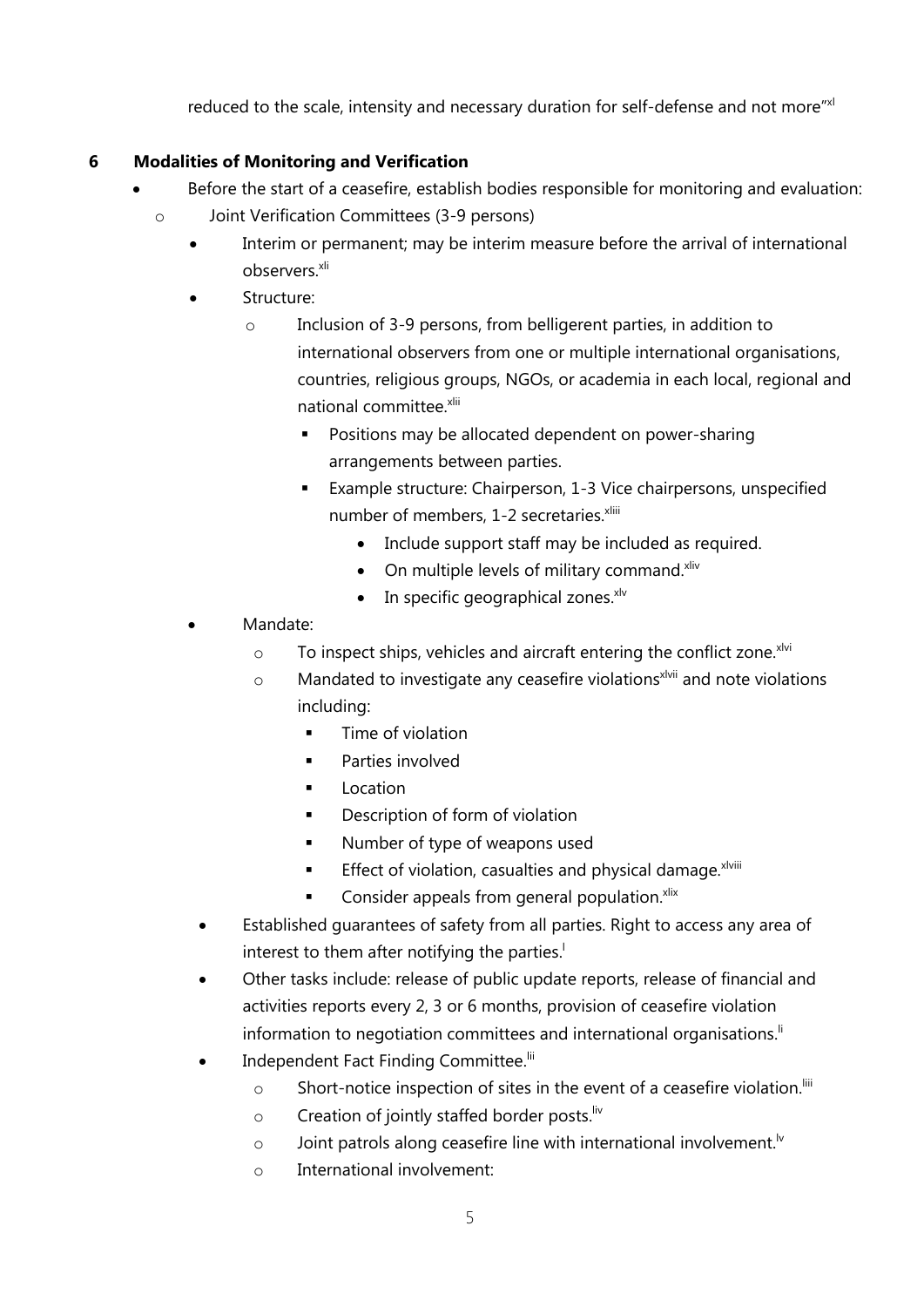- Observers<sup>lvi</sup>
- Use of mediator/facilitator in case of violations.
- **Guarantor countries.**
- **Peacekeepers from regional organisations, United Nations.**
- $\circ$  Monitoring through embedded liaison officers.<sup>Ivii</sup>
- o Monitoring by peacekeepers.
- o Technical verification of 'security zones' to determine compliance.<sup>Iviii</sup>

This is an output for the Political Settlement Research Programme funded by UK Aid from the UK Department for International Development (DFID) for the benefit of developing countries. The information and views set out in this publication are those of the author(s) and do not necessarily reflect the official opinion of DFID. Neither DFID nor any person acting on their behalf may be held responsible for the use which may be made of the information contained therein.

Robert Forster is a research analyst with the Political Settlements Research Programme at the University of Edinburgh (www.politicalsettlements.org).

ii See Guatemala, 04/12/1996, Agreement on a Definitive Ceasefire

iii Sri Lanka, 22/02/2002, Agreement on a ceasefire between the Government of the Democratic Socialist Republic of Sri Lanka and the Liberation Tigers of Tamil Eelam

iv Libya, 12/11/2015, Minutes of the Disengagement Agreement and Truce between the areas of Warshafānah and al-Zāwiyyah <sup>v</sup> Yugoslavia (former), 23/04/1994, Final agreement reached between SRSG, Mr Akashi and the Bosnian Serb civilian and military authorities

vi Angola, 31/05/1991, Bicesse Accords

vii Bosnia-Bosniacs/Yugoslavia (former), 27/08/1992, Confidence, Security-building and Verification (The London Conference) viii South Sudan/Sudan, 15/10/2002, Memorandum of Understanding on Cessation of Hostilities between the Government of the Sudan and the Sudan People's Liberation Movement/Army

ix Liberia, 13/02/1991, Lomé Ceasefire Agreement

x Ibid.

xi Ibid.

xii Republic of Congo, 29/12/1999, Ceasefire and ending hostilities agreement between the High Command of the Security Forces and the High Command of the Self-defence Forces of Resistance (FADR)

xiii Yugoslavia (former), 17/07/92, Text of the agreement signed at London on 17 July 1992 by Mr. Boban, Dr. Karadzic and Dr. Silajdzic

xiv Separation of air, land and sea is seen in Sri Lanka, 22/02/2002, Agreement on a ceasefire between the Government of the Democratic Socialist Republic of Sri Lanka and the Liberation Tigers of Tamil Eelam; Croatia-Croats/Serbia-FRY-

Serbs/Yugoslavia (former), 02/01/1992, Implementing Accord

xv Russia/Chechnya, 10/06/1996, Protocol of the Meeting of the Commissions on the Negotiations Regarding a Ceasefire and Cessation of Hostilities and on Measures to Settle the Armed Conflict on the Territory of the Chechen Republic

xvi Croatia-Croats/Serbia-FRY-Serbs/Yugoslavia (former), 02/01/1992, Implementing Accord

xvii Ibid.

xviii Sudan/Darfur, 10/02/2013, Ceasefire Agreement between the Government of Sudan and the Justice and Equality

<sup>i</sup> See South Sudan/Sudan, 31/12/2004, Agreement on Permanent Ceasefire and Security Arrangements Implementation Modalities between the Government of Sudan (GOS) and the Sudan People's Liberation Movement/People's Liberation Army (SPLM/SPLA) During the Pre-interim and Interim Periods; Moldova, 21/07/1992, Agreement on the Principles for a Peaceful Settlement of the Armed Conflict in the Dniester Region of the Republic of Moldova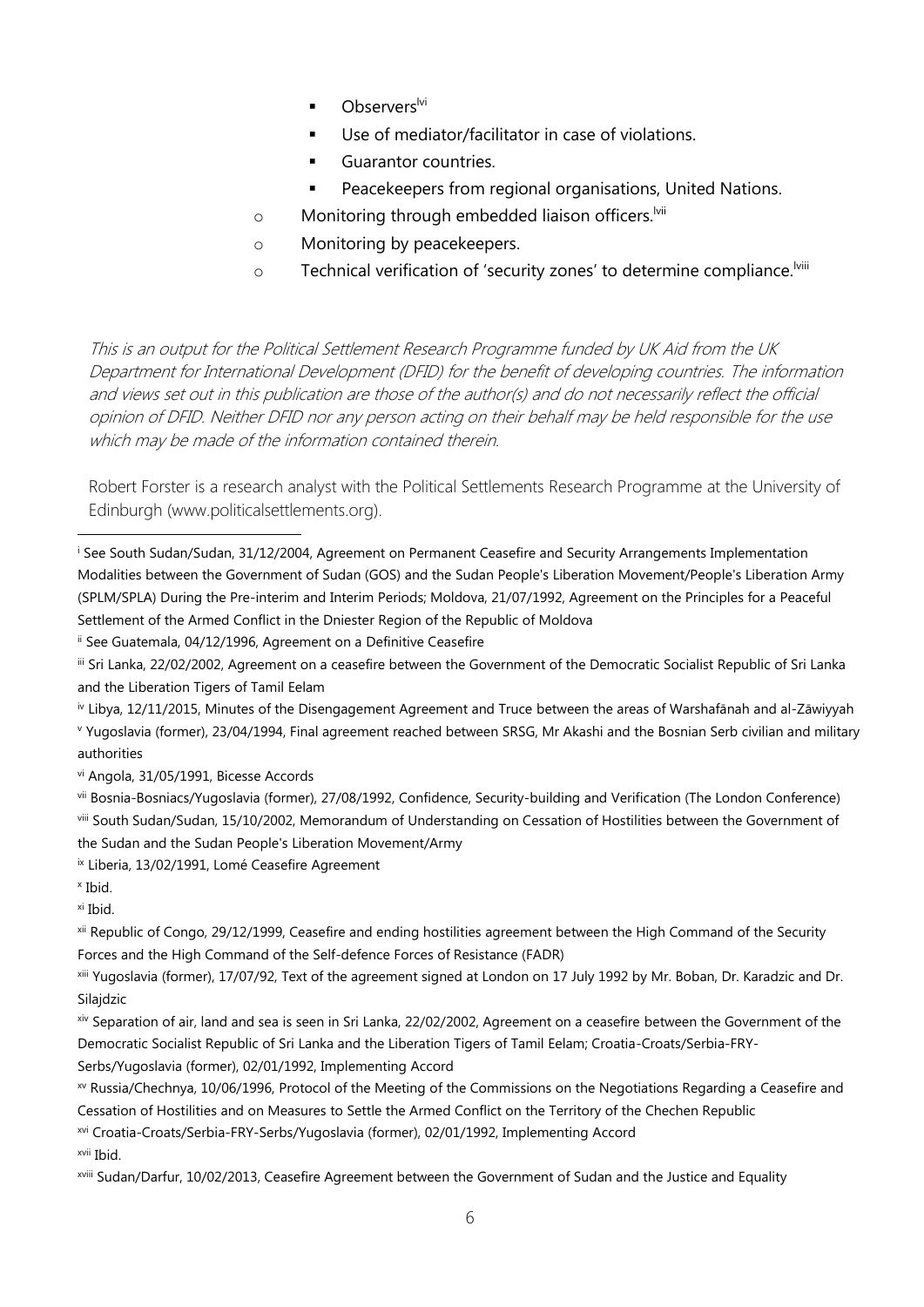Movement-Sudan (JEM); Myanmar, 18/11/2015, Military Code of Conduct between the Government of Burma and Ethnic Armed Organisations (EAO) in Accordance with the National Ceasefire Agreement (NCA)

xix Myanmar, 18/11/2015, Military Code of Conduct between the Government of Burma and Ethnic Armed Organisations xx Central African Republic, 11/01/2013, Accord de cessez-le-feu entre le Gouvernement de la République Centrafricaine et la Coalition Seleka; Myanmar, 18/11/2015, Military Code of Conduct between the Government of Burma and Ethnic Armed Organisations; Democratic Republic of Congo, 10/07/1999, Lusaka Agreement; South Sudan/Sudan, 19/01/2002, Nuba Mountains Ceasefire Agreement on Sudan

xxi Russia/Chechnya, 10/06/1996, Protocol of the Meeting of the Commissions on the Negotiations Regarding a Ceasefire and Cessation of Hostilities and on Measures to Settle the Armed Conflict on the Territory of the Chechen Republic; Democratic Republic of Congo, 10/07/1999, Lusaka Agreement

xxii Sudan/Darfur, 10/02/2013, Ceasefire Agreement between the Government of Sudan and the Justice and Equality Movement-Sudan

xxiii Ibid.

 $\overline{a}$ 

xxiv Liberia, 24/10/1990, Banjul III Agreement

xxv Myanmar, 18/11/2015, Military Code of Conduct between the Government of Burma and Ethnic Armed Organisations; Philippines/Mindanao, 14/11/1997, Implementing Operational Guidelines of the GRP-MILF Agreement on the General Cessation of Hostilities; Indonesia/Aceh, 09/12/2002, Cessation of Hostilities Framework Agreement between the Government of the Republic of Indonesia and the Free Aceh Movement

xxvi Myanmar, 25/08/2012, State-level Ceasefire Agreement between Pa-Oh National Organization (PNLO) and Government

xxvii Russia/Chechnya, 10/06/1996, Protocol of the Meeting of the Commissions on the Negotiations Regarding a Ceasefire and Cessation of Hostilities and on Measures to Settle the Armed Conflict on the Territory of the Chechen Republic

xxviii Sri Lanka, 22/02/2002, Agreement on a ceasefire between the Government of the Democratic Socialist Republic of Sri Lanka and the Liberation Tigers of Tamil Eelam; Philippines/Mindanao, 14/11/1997, Implementing Operational Guidelines of the GRP-MILF Agreement on the General Cessation of Hostilities; Russia/Chechnya, 10/06/1996, Protocol of the Meeting of the Commissions on the Negotiations Regarding a Ceasefire and Cessation of Hostilities and on Measures to Settle the Armed Conflict on the Territory of the Chechen Republic; Philippines/Mindanao, 14/11/1997, Implementing Operational Guidelines of the GRP-MILF Agreement on the General Cessation of Hostilities; Indonesia/Aceh, 09/12/2002, Cessation of Hostilities Framework Agreement between the Government of the Republic of Indonesia and the Free Aceh Movement

xxix Sri Lanka, 22/02/2002, Agreement on a Ceasefire between the Government of the Democratic Socialist Republic of Sri Lanka and the Liberation Tigers of Tamil Eelam; Papua New Guinea/Bougainville, 30/04/1998, Arawa Agreement

xxx Liberia, 17/06/2003, Agreement on Ceasefire and Cessation of Hostilities Between the Government of the Republic of Liberia and Liberians United for Reconciliation and Democracy and the Movement for Democracy in Liberia; Georgia/Abkhazia, 27/09/1993, Agreement on Ceasefire and the mechanisms of its implementation in Abkhazia

xxxi Central African Republic, 11/01/2013, Accord de cessez-le-feu entre le Gouvernement de la République Centrafricaine et la Coalition Seleka; Democratic Republic of Congo, 10/07/1999, Lusaka Agreement; Sudan/Darfur, 10/02/2013, Ceasefire Agreement between the Government of Sudan and the Justice and Equality Movement-Sudan (JEM); Myanmar, 18/11/2015, Military Code of Conduct between the Government of Burma and Ethnic Armed Organisations (EAO) in Accordance with the National Ceasefire Agreement (NCA)

xxxii Sudan/Darfur, 10/02/2013, Ceasefire Agreement between the Government of Sudan and the Justice and Equality Movement-Sudan (JEM); Myanmar, 15/10/2015, The Nationwide Ceasefire Agreement (NCA) between The Government of the Republic of the Union of Myanmar and the Ethnic Armed Organizations (EAO)

xxxiii Bosnia-Bosniacs/Serbia-FRY-Serbs/Yugoslavia (former), 22/12/1992, Agreement on the Seperation of Forces in the area of Sarajevo Airport; South Sudan/Sudan, 19/01/2002, Nuba Mountains Ceasefire Agreement on Sudan

xxxiv Sudan/Darfur, 10/02/2013, Ceasefire Agreement between the Government of Sudan and the Justice and Equality Movement-Sudan

xxxv Philippine/Mindanao, 14/11/1997, Implementing Operational Guidelines of the GRP-MILF Agreement on the General Cessation of Hostilities

xxxvi Democratic Republic of Congo, 10/07/1999, Lusaka Agreement

xxxvii South Sudan/Sudan, 19/01/2002, Nuba Mountains Ceasefire Agreement on Sudan